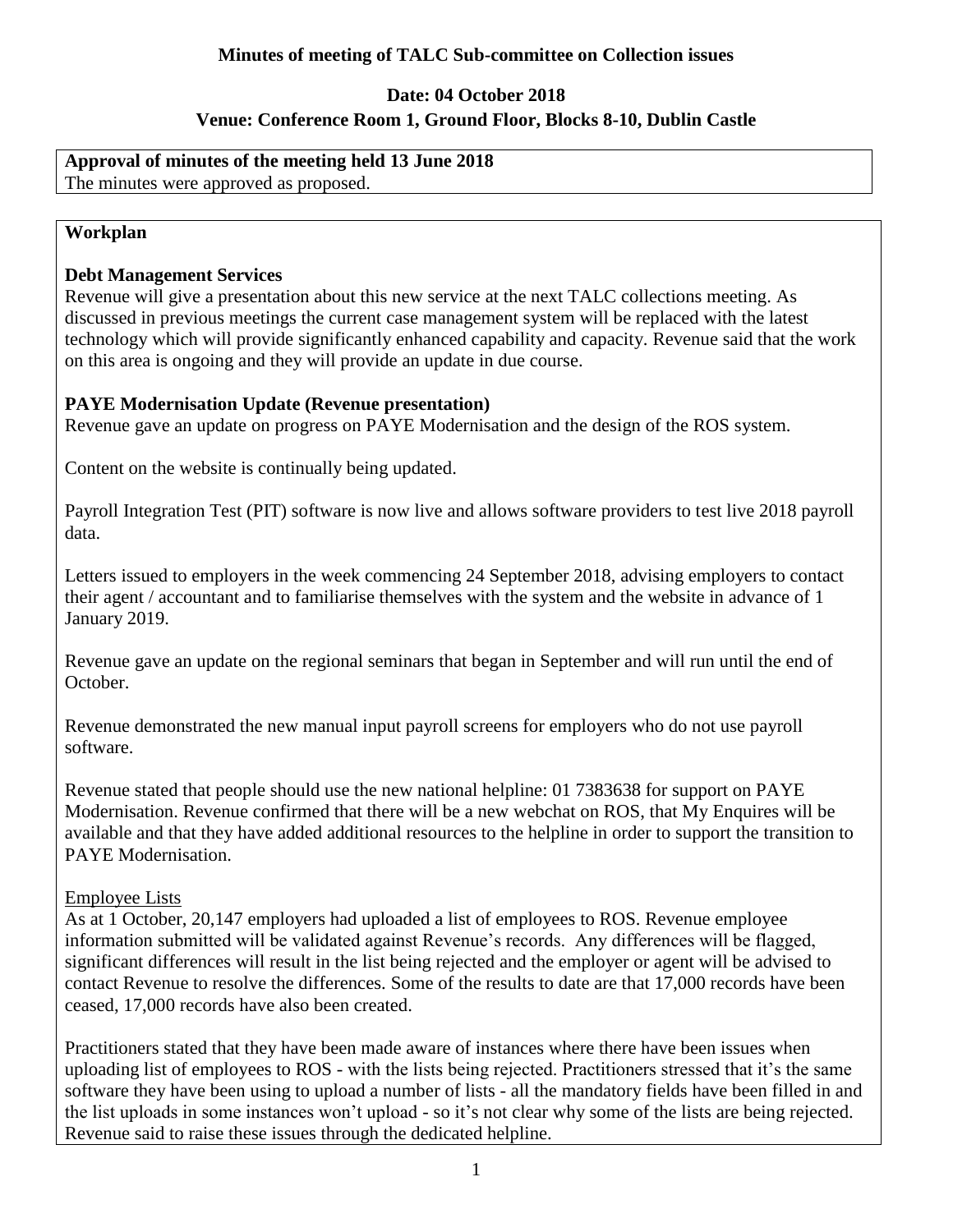#### New Income Tax Regulations

Revenue gave a legislation update – new Income Tax Regulations have been published. Revenue highlighted subtle differences in the new regulations compared to the old regulations as follows:

- 1. Under the new regulations an RPN can only be used in the year for which it relates, compared to the current regulations which allow P2C to be used for multiple years.
- 2. Emergency tax will be applied when a RPN has not been obtained. If an employee is subject to emergency tax and the situation is rectified the tax will be re-paid in the next payroll.
- 3. Basis for emergency tax has changed.

Revenue stated that they expect 2019 RPNs to be available the first week of December 2018. Revenue explained that RPNs will be available in real time. The RPN will update every year.

### Practitioners Queries

Practitioners had a query on group remitters. Revenue explained that a single payment can be made and it will be apportioned on Revenue's system. A statement will issue for each reference number. Revenue said they will circulate details on how group remitters work under PAYE Modernisation.

Practitioners had a query in relation to salary advances – Revenue explained that there are two options depending on how the payment is treated:

- 1. If the payment is a salary advance, it is treated as a benefit in kind (BIK), it should be reported as BIK through the tax return. Or,
- 2. If the payment is treated as an emolument report it when the payment is made, i.e. make two notifications – one when the advance payment is made and on payday.

Advance notification: Practitioners raised a query in relation to advance notifications and gave an example where; if in January an agent does 26 notifications in advance (to save costs as it is going to be extremely costly to small business to pay agents every month to do a notification). Practitioners want to know, if they do the notifications in advance will the credits be locked in? Revenue explained that there is nothing stopping an employee logging into their My Account and moving the credits – credits are not locked in if the notifications are done in advance, there is a potential risk that the credits may be changed unknown to the agent.

Revenue said that the Tax and Duty Manual on directors is being worked on at the moment.

## **My Enquiries and related matters**

Practitioners sent a list of commonly experienced difficulties with navigating the Revenue website and sourcing information to Revenue in July.

Practitioners noted that a Revenue representative to answer calls would be more welcome than the current automative telephone service. Revenue understand that it is preference to speak to a person however they said the automative answer gives the caller information on how long they will be on hold for, the answering machine gives information to callers on where they can find information on the website.

## **VAT Registrations**

The introduction of a dual system is under construction for delivery at the end of 2018. This system will split domestic and international registrations into two tiers. This dual system is expected to quicken the registration process. A Revenue update on this will be made at the next meeting.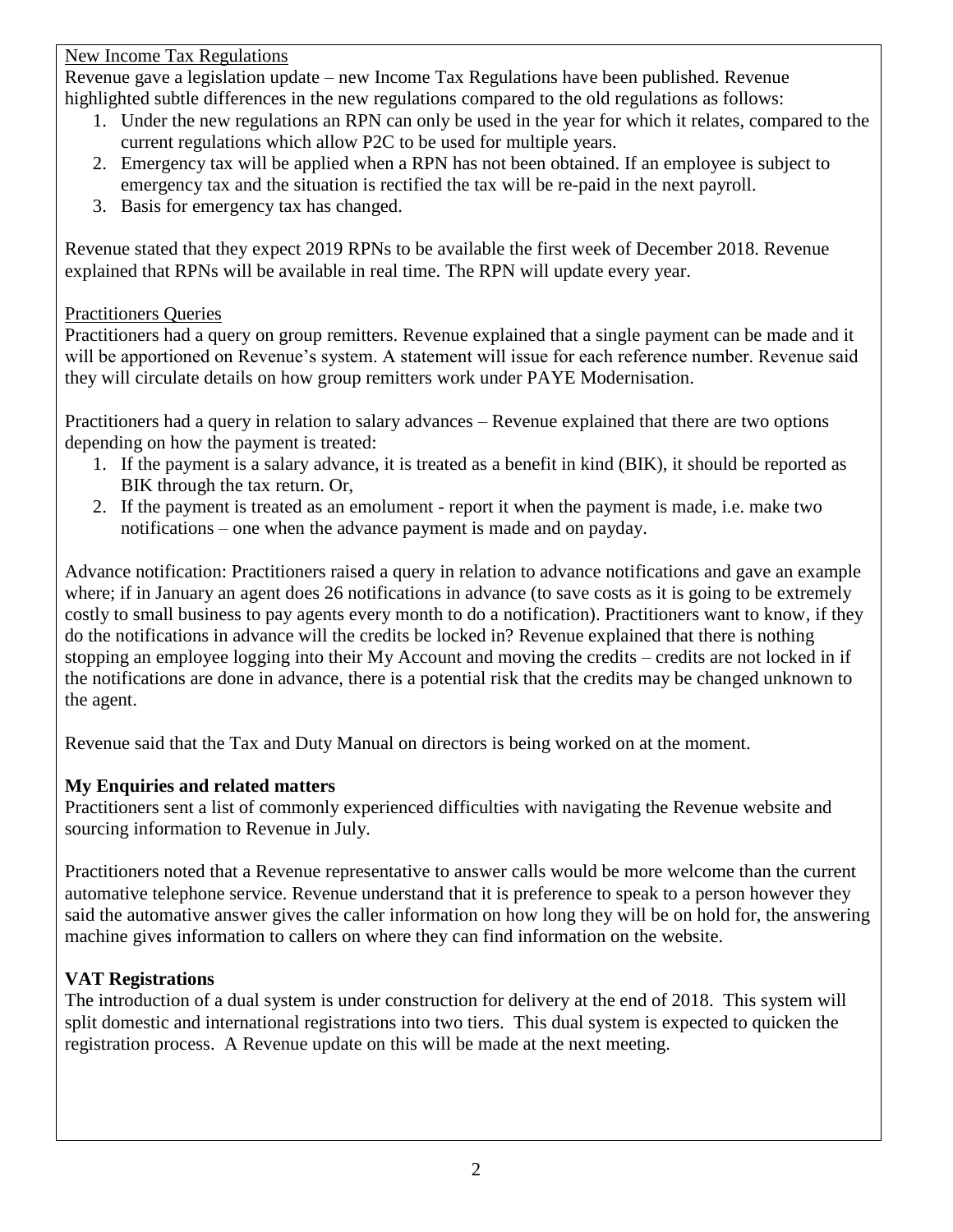#### **ROS Issues**

Form 11

Practitioners queried why the Form 11 has increased in length. Revenue noted that the form is not longer but boxes for multiple trades are removed and are now included as an appendix. Questions in relation to residency are mandatory on the form and a new question has been added to the Capital Gains Tax (CGT) section of the form along with a question on the year of marriage

## **Pay & File update**

- 160,000 2017 returns have been filed to date
- The CGT panel is now amendable
- ROS helpline services have been extended this was communicated in an eBrief
- Revenue will be issuing a 'tips and tricks' eBbrief in advance of the deadline
- Revenue acknowledged that ROS payment processing and balancing can be delayed at peak times but as soon as the payment is processed a receipt is issued
- Videos have been added to ROS providing additional information for filing tax returns
- Revenue have included 12 videos which each shows a step explain Revenue record view
- The videos are aimed at dealing with queries that come up most frequently
- Refund bank details should be updated by the taxpayer
- ROS downtime coming up to the deadline are not anticipated expect for slight downtime on the October bank holiday weekend, Revenue expect this down time to only last around 30 minutes.

### **1890 business taxes telephone**

Revenue gave an update on the new telephone lines that have replaced the 1890 Business Taxes telephone service.

Practitioners previously requested that Revenue consider the introduction of a dedicated agent telephone service. Revenue advised this is not an agenda item at present.

## **Customer Engagement Strategy**

Revenue will provide an update on the customer engagement strategy at the next meeting.

### **Section 126(2)(B)**

Practitioners asked for clarification on the tax position following a ruling by the High Court which determined that a qualified adult for the purposes of the old age contributory pension is beneficially entitled to the amount of the increase of the pension payment. Revenue clarified an additional employee tax credit or increased standard rate band is not due in these cases for the year after 2013 in accordance with section 126 (2B) TCA 1997.

## **CAT update**

Revenue confirmed that third parties can now pay CAT liabilities on behalf of clients.

## **List of exceptional contact – Dublin**

Revenue confirmed that they have put in place a nominated exceptional contact for the Dublin Region. The details of the exceptional contact are: [dublinregoff@revenue.ie.](mailto:dublinregoff@revenue.ie) Philip Murphy 01 8589201. Dublin Regional Office, Cross Blocks, Upper Castle Yard, Dublin Castle, Dublin 2.